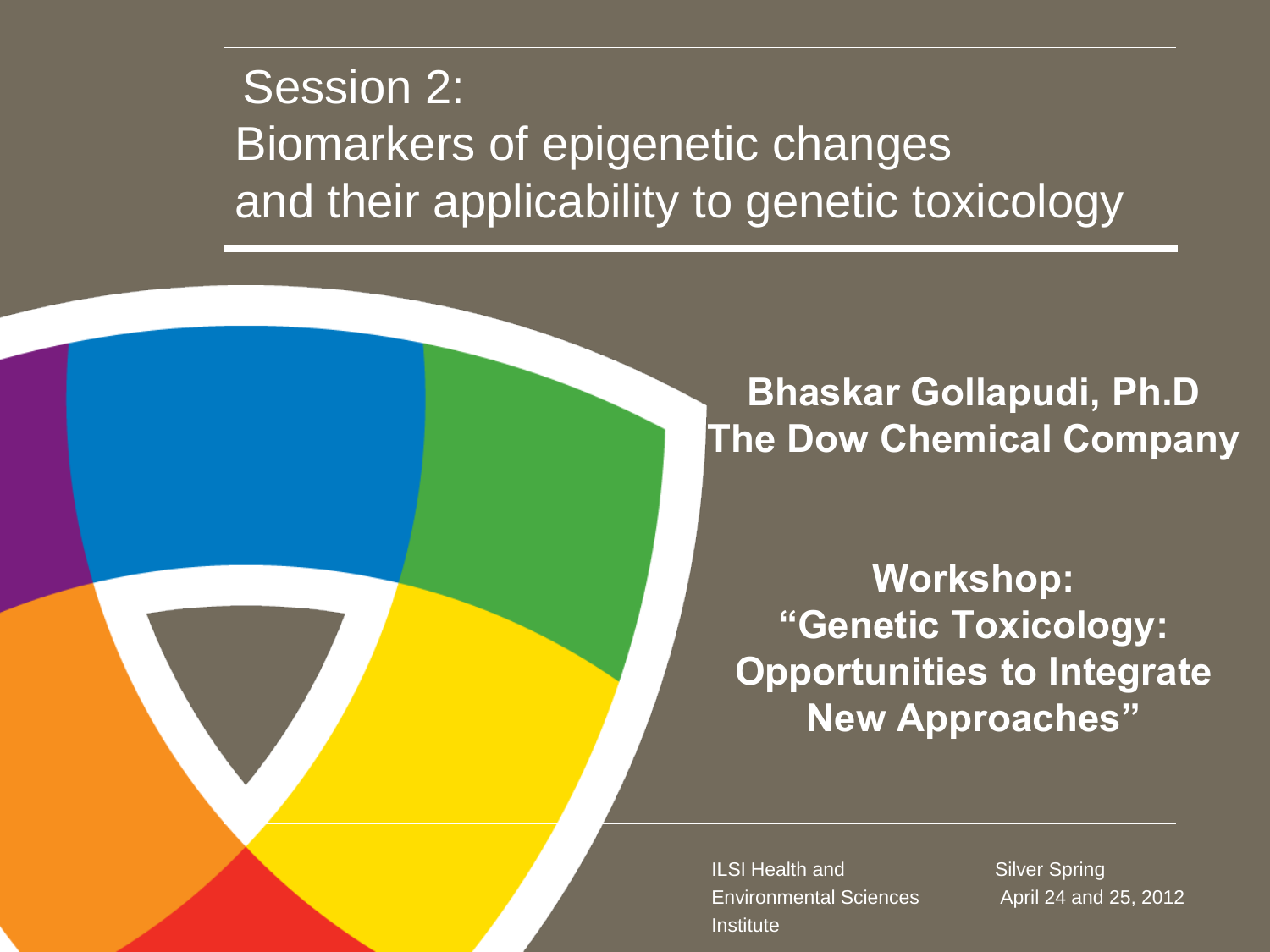### **WHY A SESSION ON EPIGENETICS**

- *Mutations*: heritable *c*hanges to the sequence of bases of the genome
- *Epimutations:* heritable non-sequence changes to the cellular genome which affect the capacity of its constituent genes to be expressed.
- Genetic toxicology tests are routinely used to predict mutagenic and carcinogenic potential of chemicals
	- Predictive performance good but not great!
- Should we be paying more attention of *epimutagenesis* in safety assessment studies ?

D. G. MacPhee (1998): Epigenetics and epimutagens: some new perspectives on cancer, germ line effects and endocrine disrupters, Mutation Research, 400, 369-379.

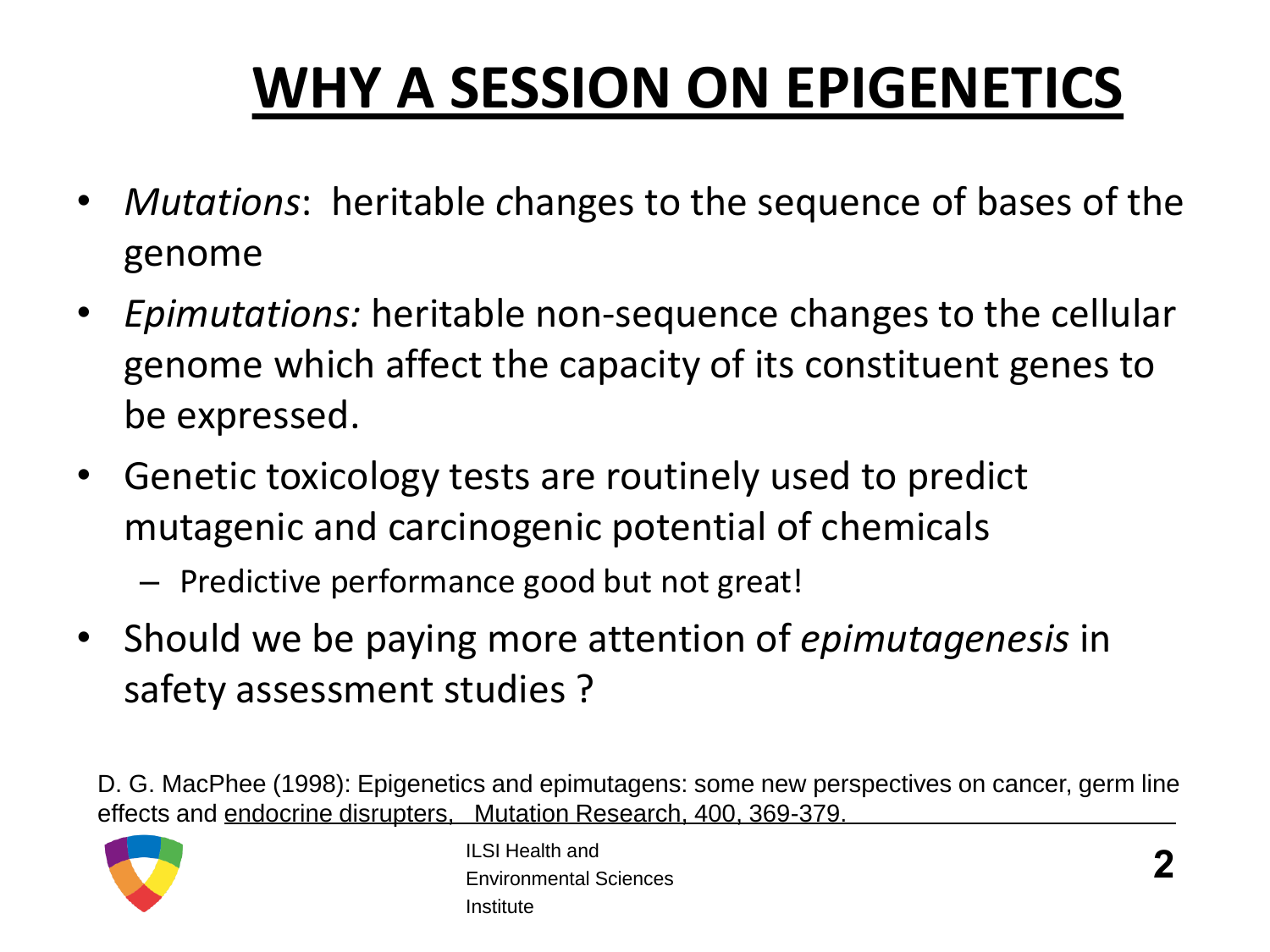### EPIGENETICS

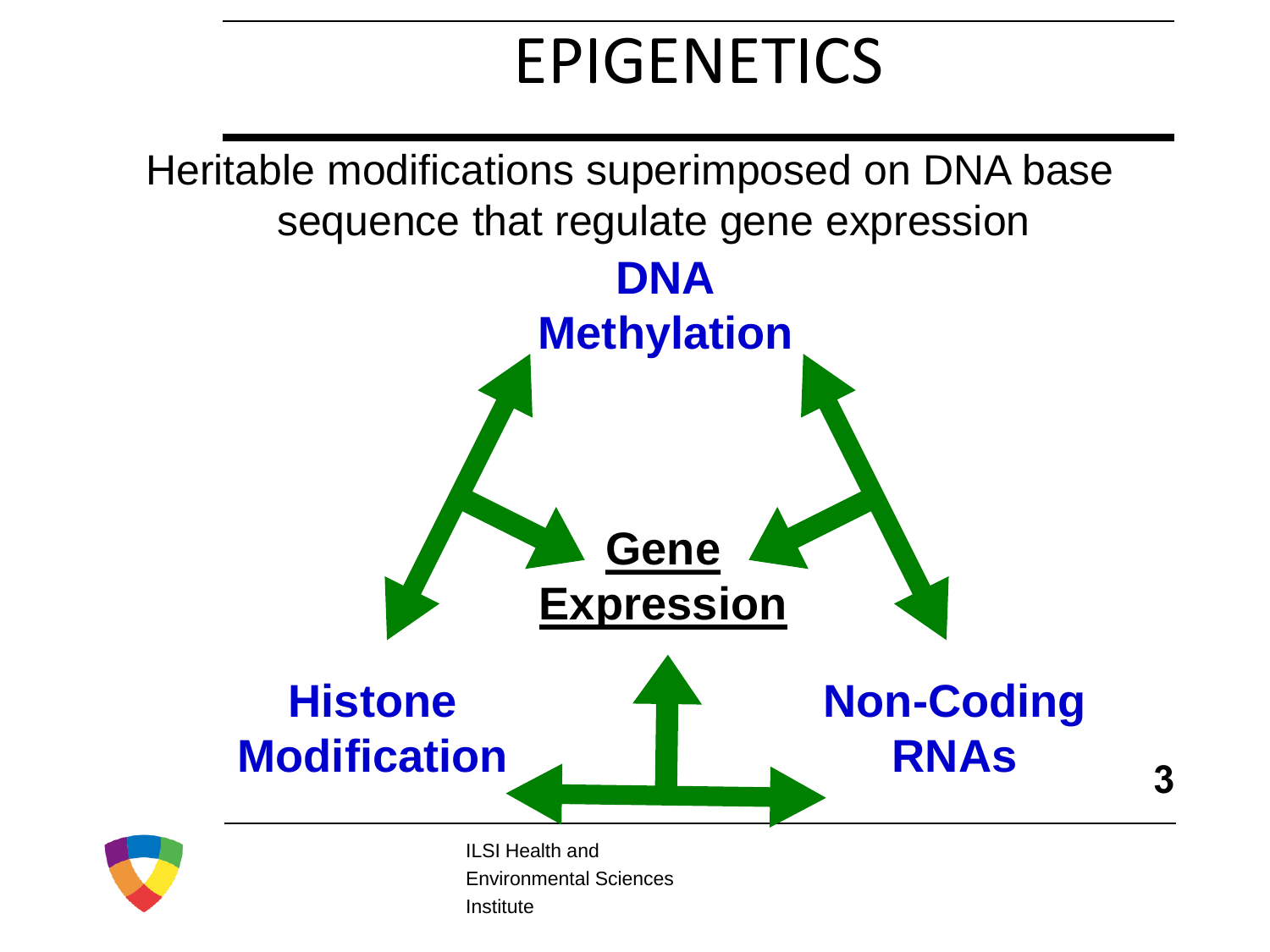# **DNA Methylation**

- Normal and essential biological process
	- X-chromosome inactivation, development, cellular differentiation, chromatin structure, imprinting, genome stability
- Imprinting maternal vs. paternal expression
- Demethylation in post-fertilization zygote
- Remethylation during development

### **Hypermethylation = less transcription Hypomethylation = more transcription**



ILSI Health and Environmental Sciences Institute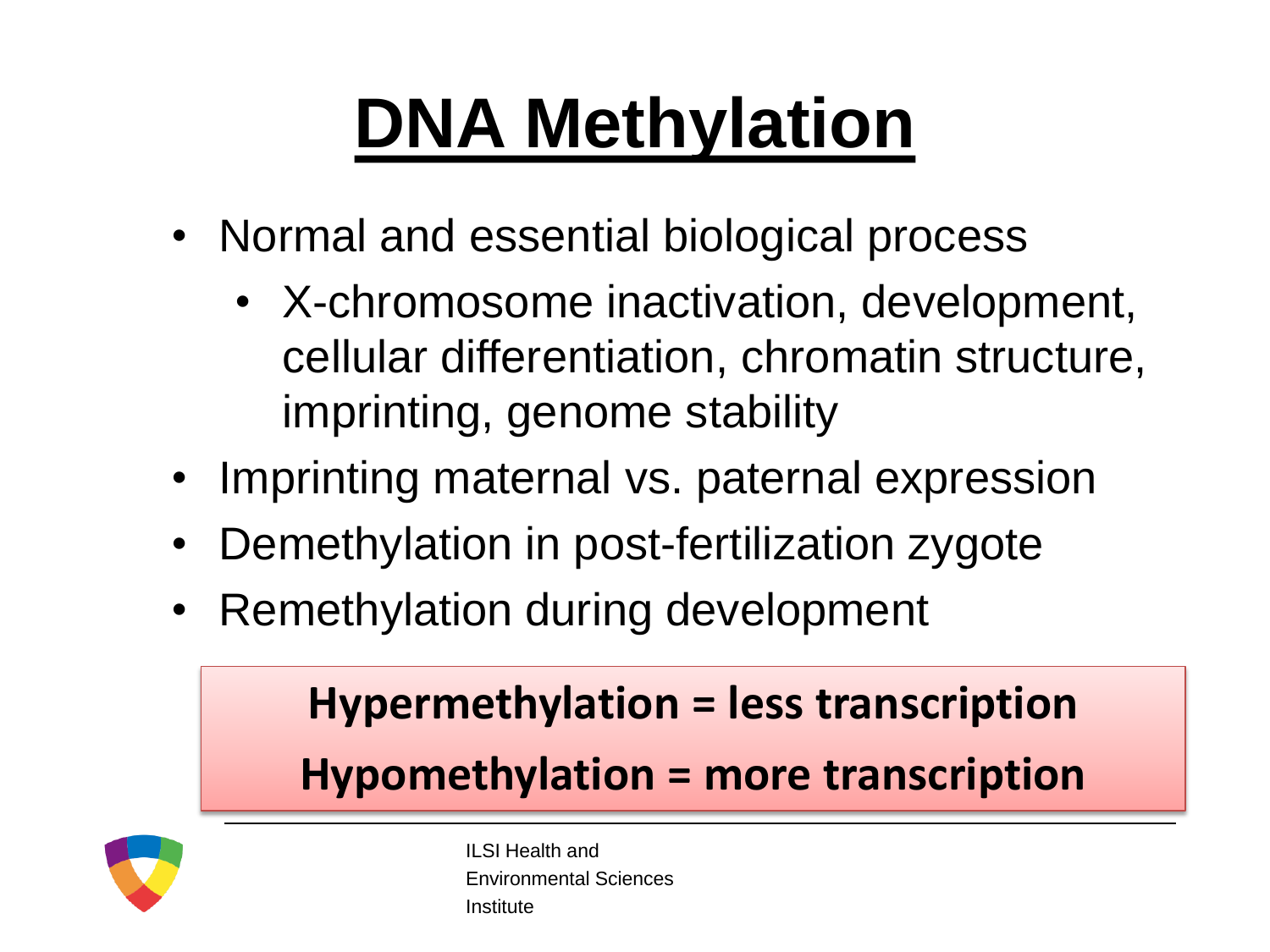## **Histone Modifications**

- Core histones H2, H2B, H3, H4 can be modified (e.g., methylated, acetylated, phosphorylated, sumolated, ubiquitinated)
- Some examples…

|                    |       | <b>Gene Expression</b> |             |              |              |
|--------------------|-------|------------------------|-------------|--------------|--------------|
|                    |       | <b>H3K4</b>            | <b>H3K9</b> | <b>H3K27</b> | <b>H2BK5</b> |
| <b>Acetylation</b> |       |                        |             |              |              |
| <b>Methylation</b> | mono- |                        |             |              |              |
|                    | di-   |                        |             |              |              |
|                    | tri-  |                        |             |              |              |



ILSI Health and Environmental Sciences Institute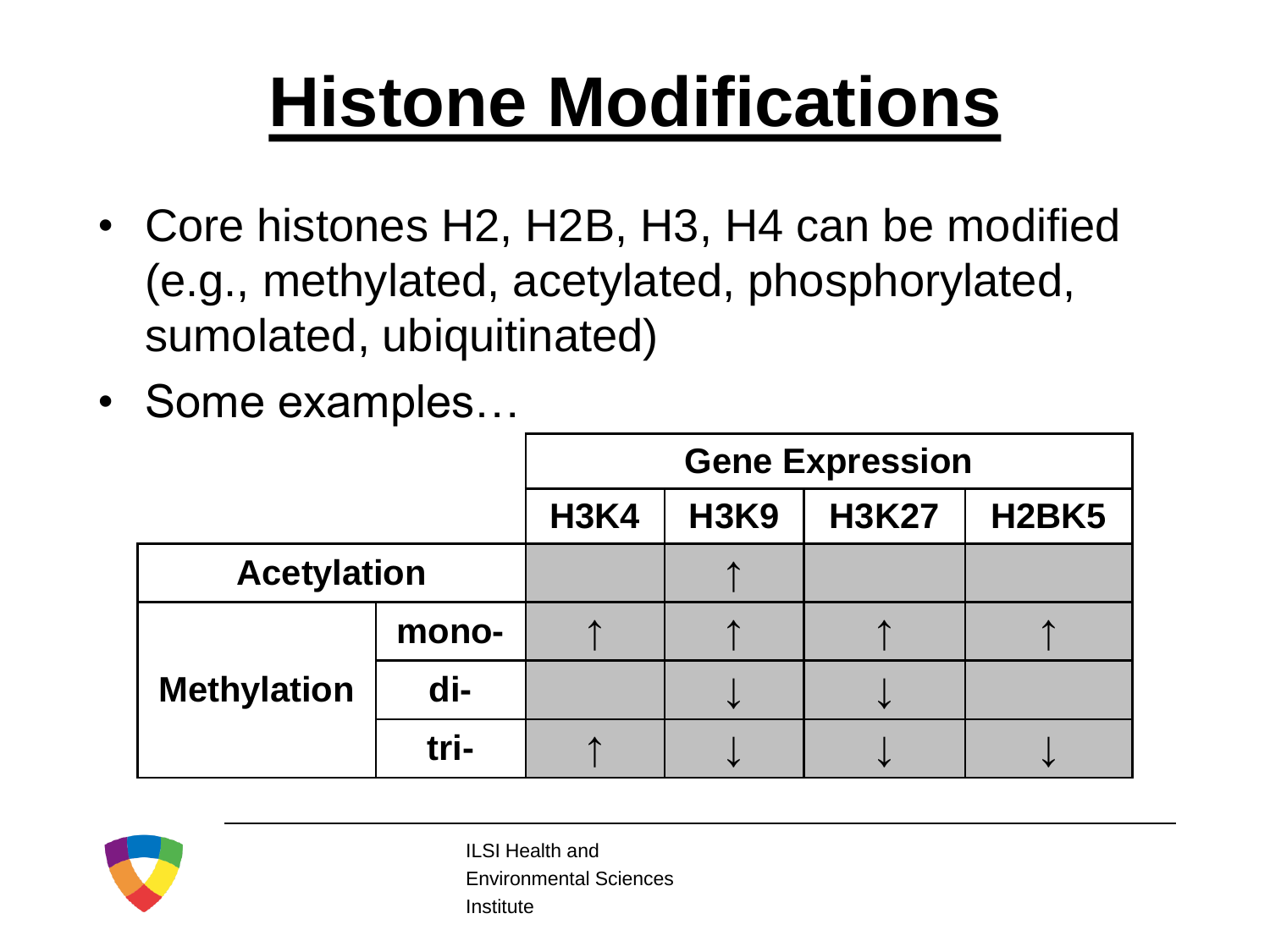# **Non-coding RNA**

Particular interest in microRNA

- Influence gene expression transcriptionally, posttranscriptionally (mRNA degradation and translational inhibition), and by chromatin conformation
- Increase genomic integrity by silencing transposons and stabilizing centromeres

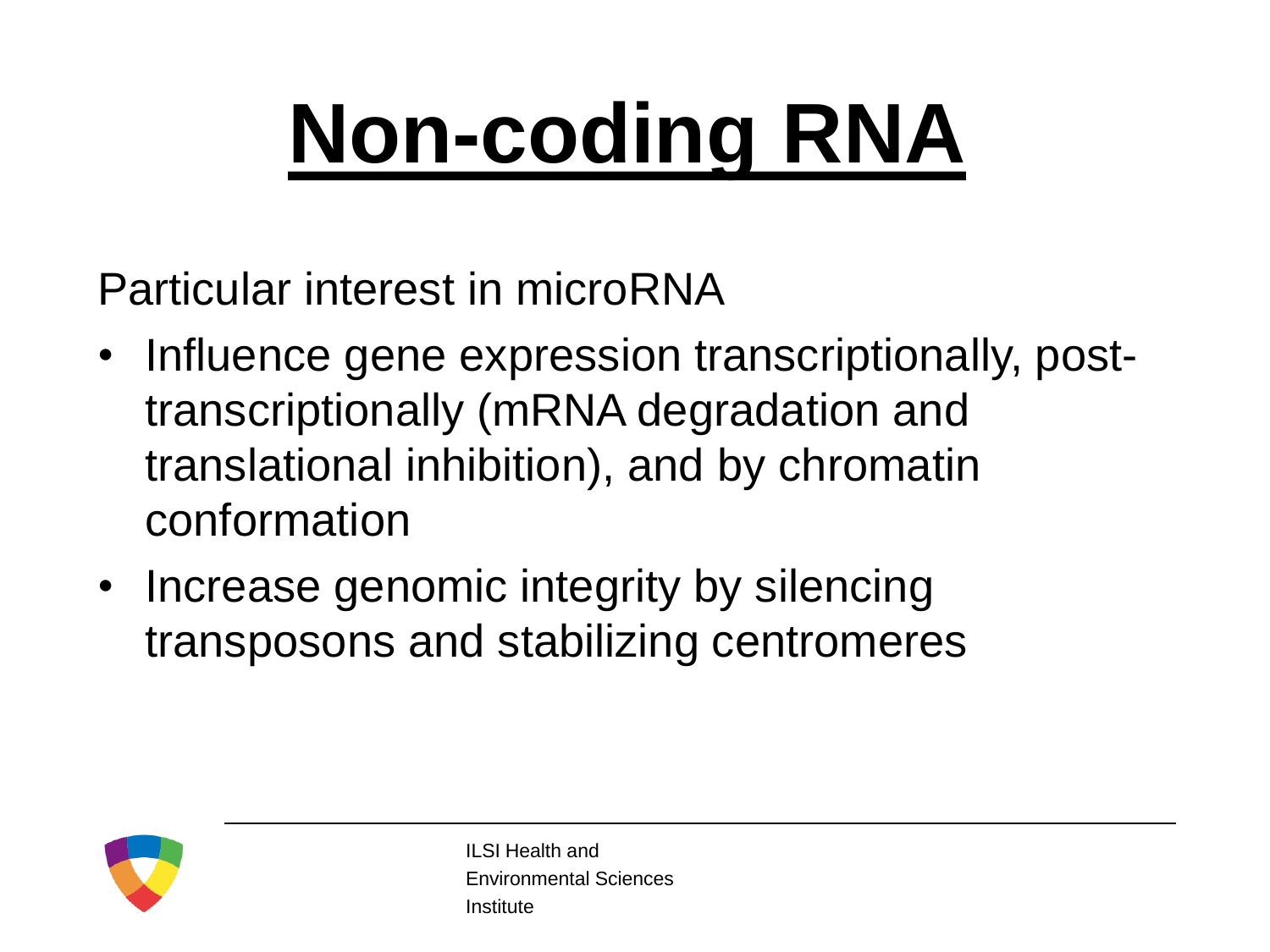### Session 2: Biomarkers of epigenetic changes and their applicability to genetic toxicology

1:45PM A new paradigm for epigenetic control of cell phenotype: Dynamic reprogramming of tRNA modifications and ribosomes controls selective translation of stress response proteins *Dr. Peter Dedon (Massachusetts Institute of Technology)*

- 2:15PM Epigenomics and impact for drug safety sciences *Dr. Jennifer Marlowe (Novartis)*
- 2:45PM Epigenetic traits as biomarkers of carcinogenesis *Dr. Igor Pogribny (U.S. Food and Drug Administration, NCTR)*
- 3:15PM MIR-34 prevents in vivo lung tumor initiation and progression in the therapeutically resistant *KRAS;TRP53* mouse model *Dr. Andrea Kasinski (Yale University)*

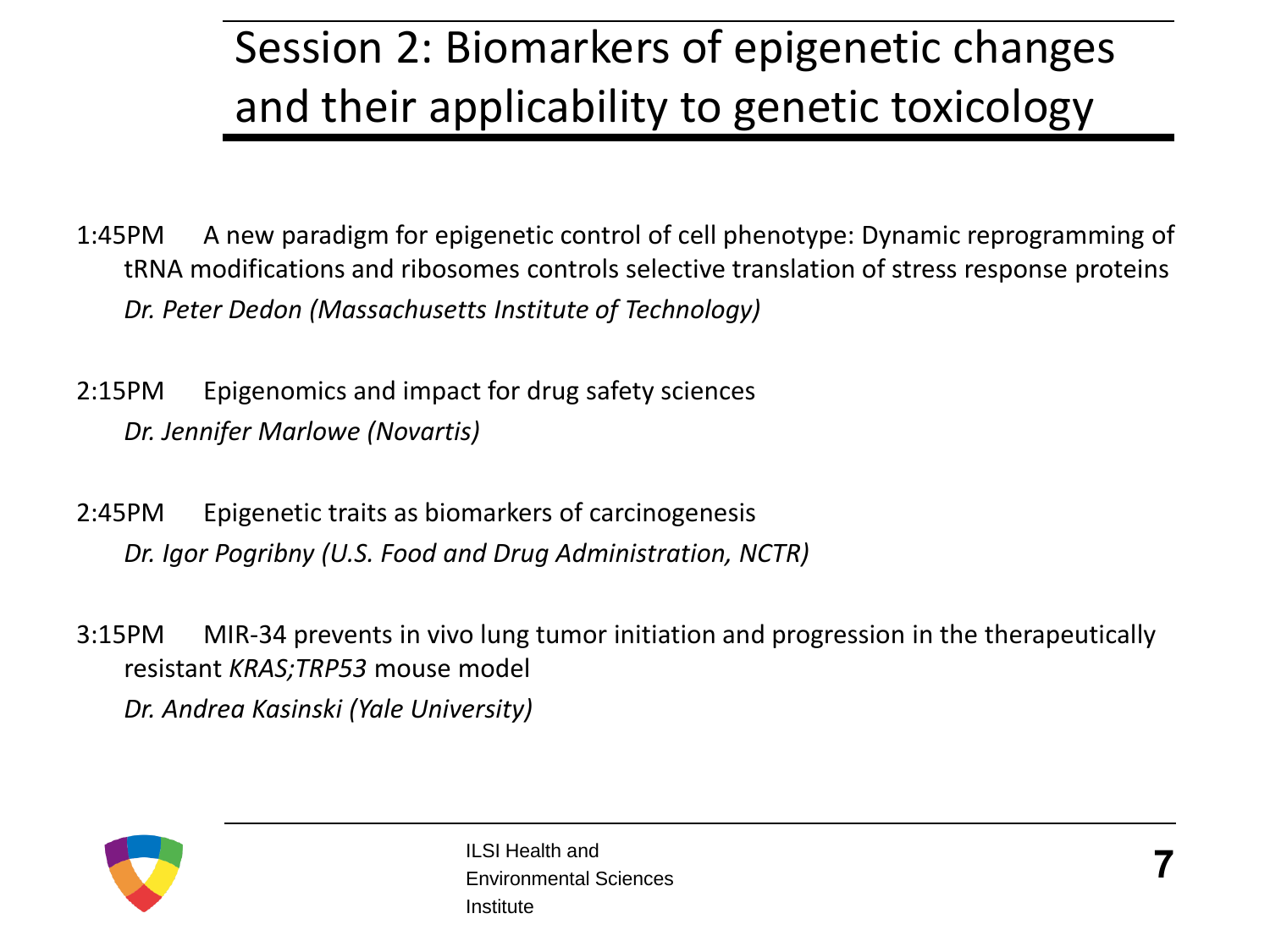### Session 2: Biomarkers of epigenetic changes and their applicability to genetic toxicology

- Questions for the discussion
	- Can biomarkers of epigenetic changes improve/complement the safety assessment process?
	- Is there a need to design screening systems to identify "epimutations" with potential trans-generational inheritance?
	- Can new, less invasive trans-species biomarkers of exposure, susceptibility and effect be identified from accumulated knowledge on epigenetics phenomena?
	- What do we know about the dose-response relationship for epigenetic effects?

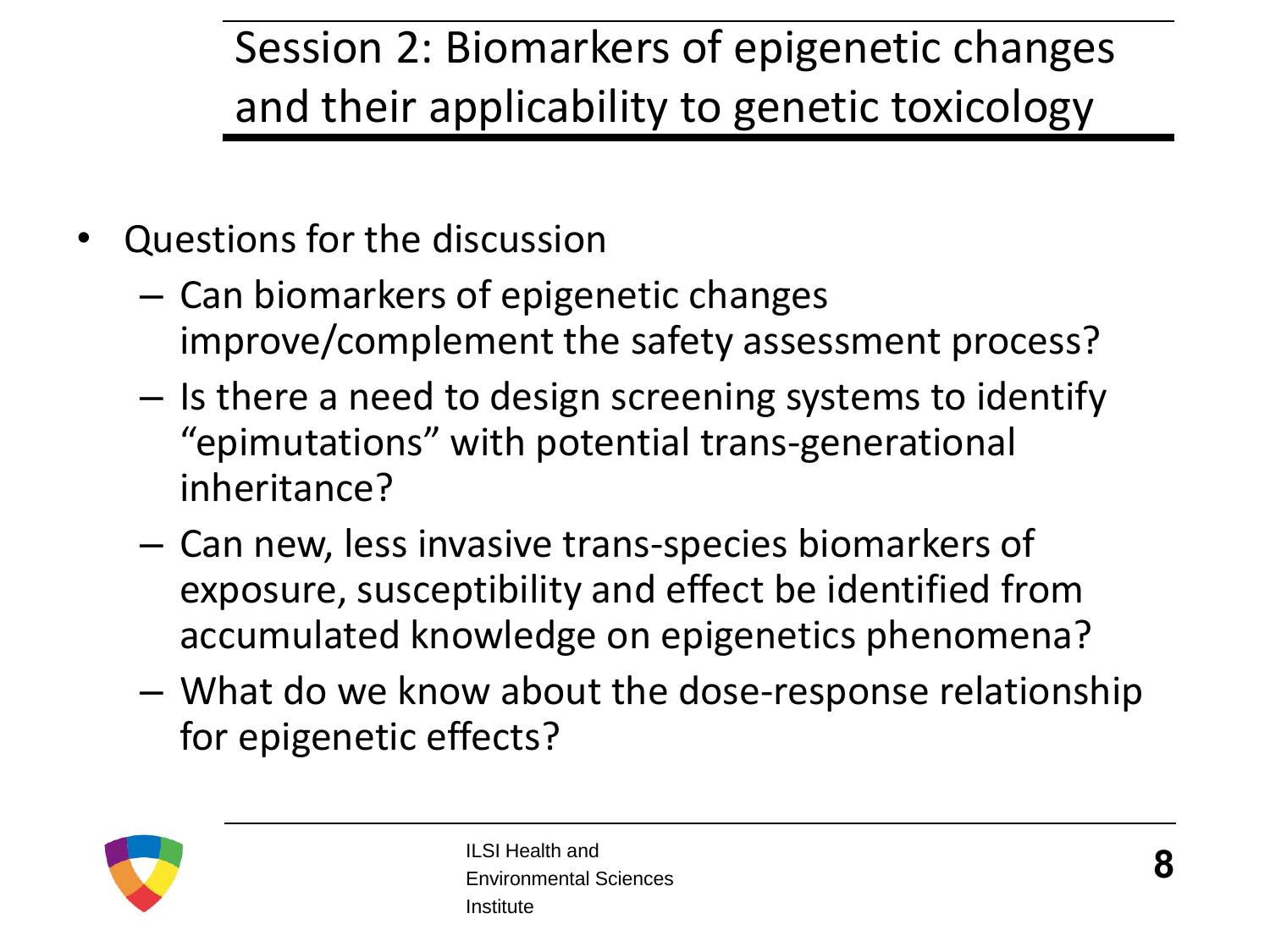Can biomarkers of epigenetic changes improve/complement the safety assessment process?

- Current biomarkers are based on limited # of chemicals
	- Daunting to define baseline
- Are they sensitive enough to detect changes at low doses?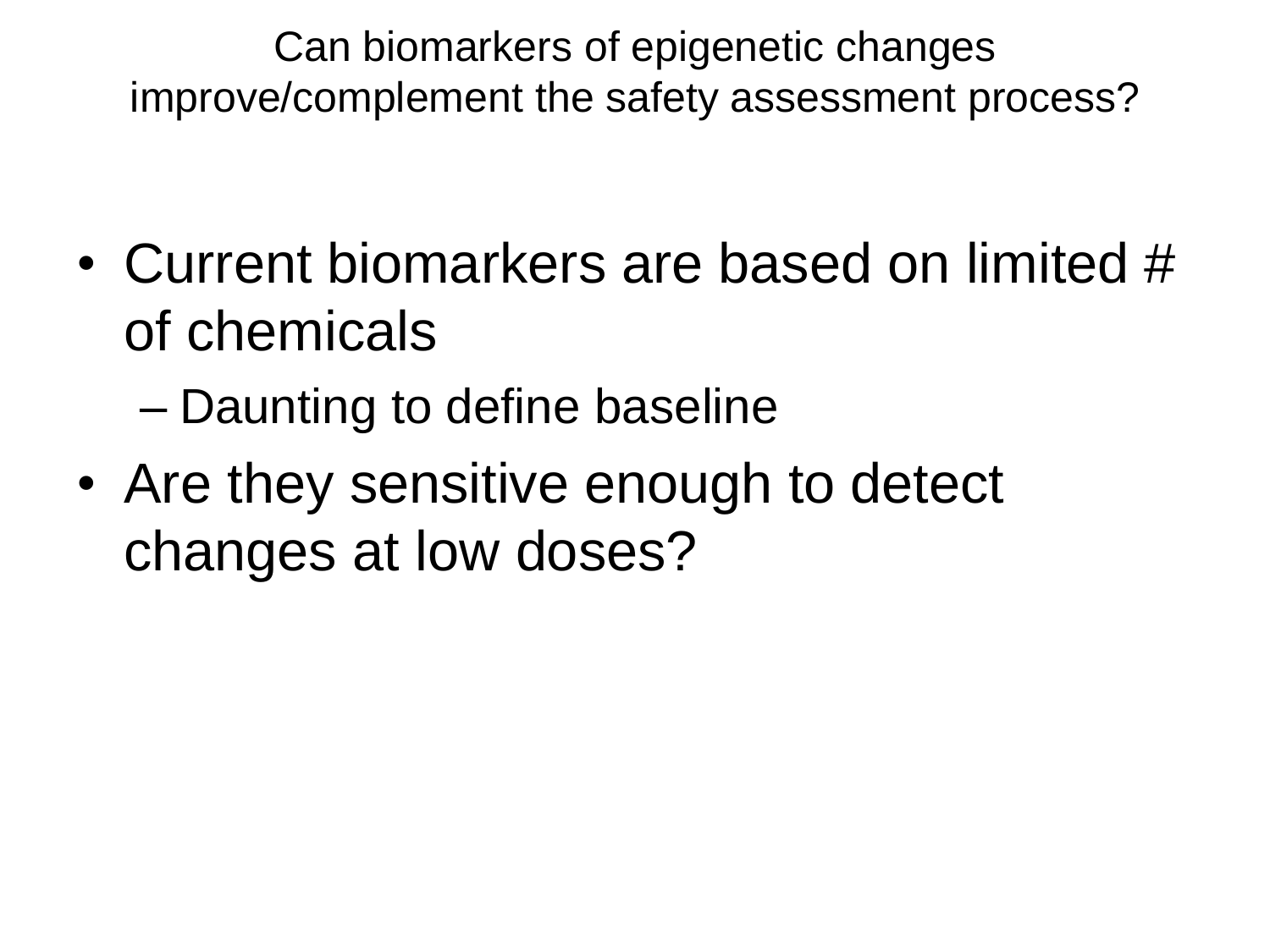Is there a need to design screening systems to identify "epimutations" with potential trans-generational inheritance?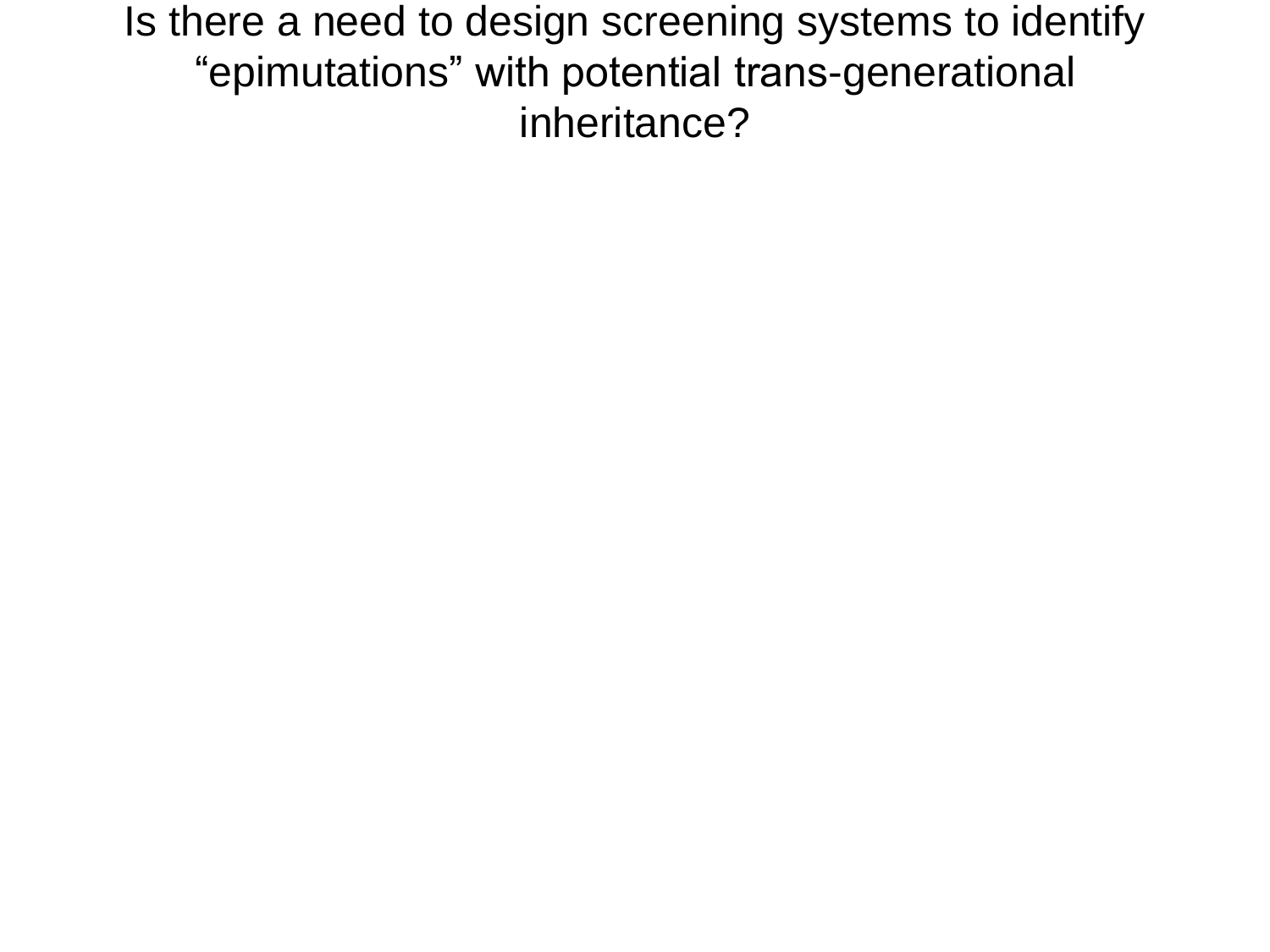Can new, less invasive trans-species biomarkers of exposure, susceptibility and effect be identified from accumulated knowledge on epigenetics phenomena?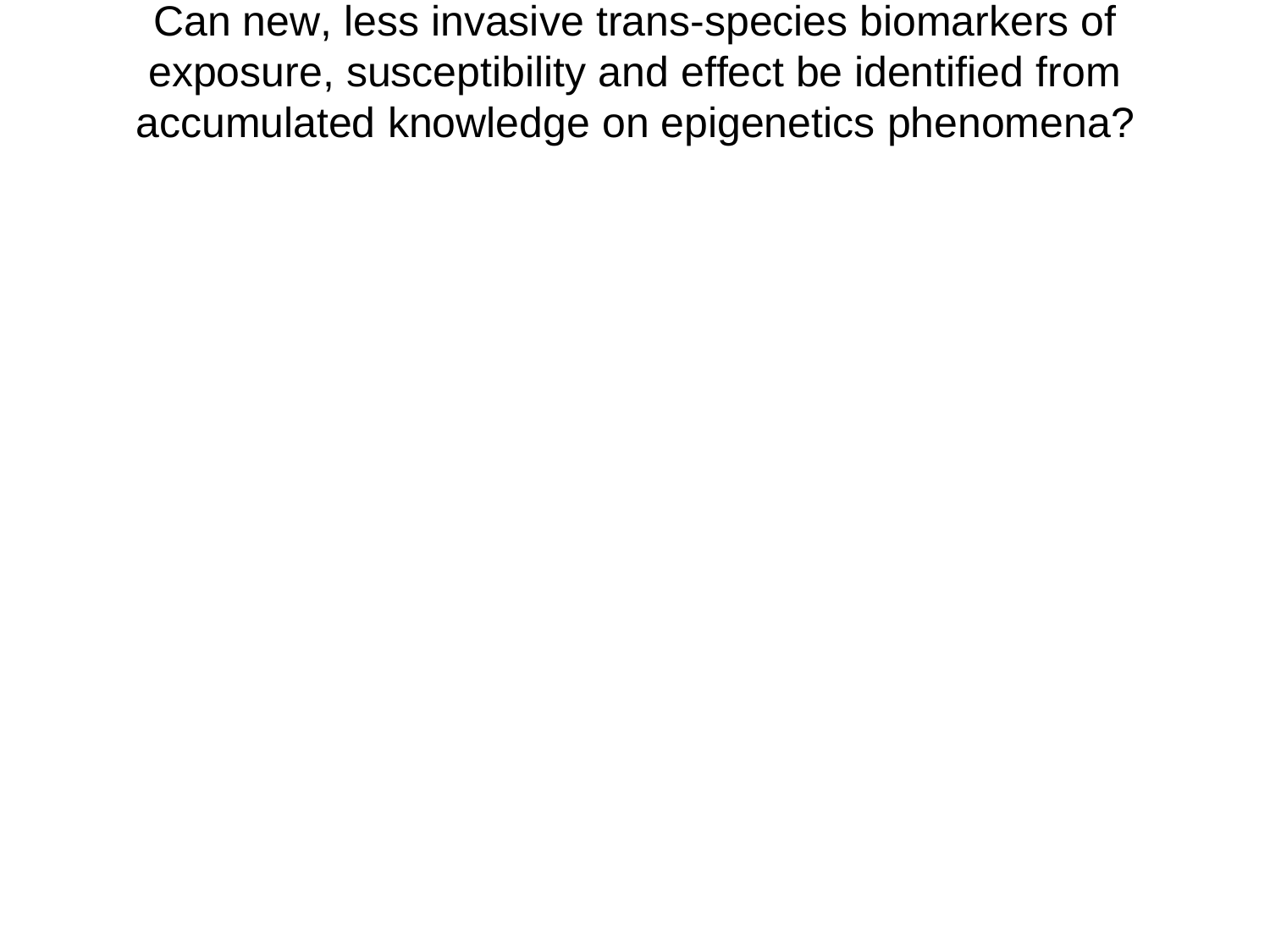What do we know about the dose-response relationship for epigenetic effects?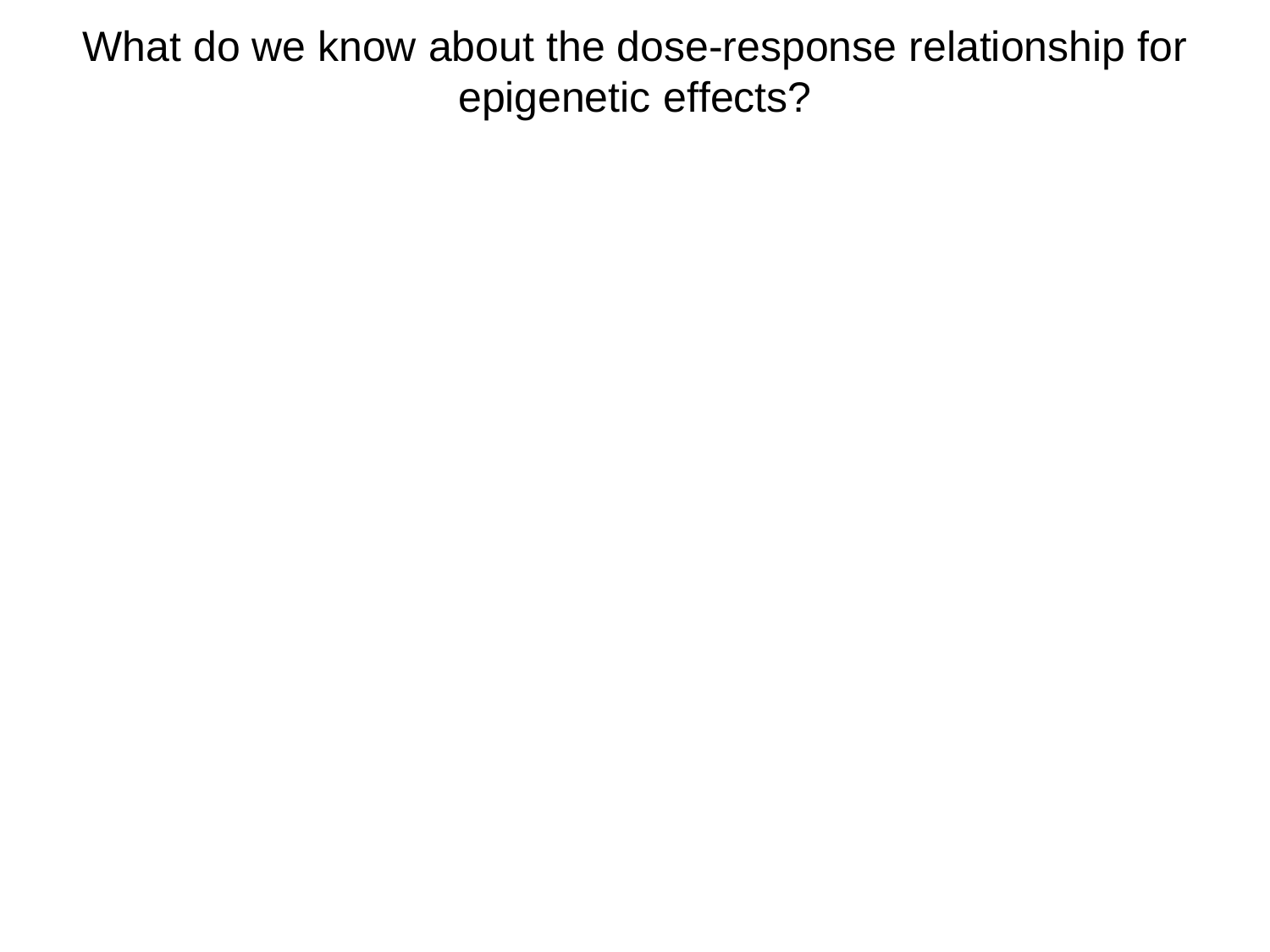## **Discussion**

- How to differentiate between biomarkers of epigenetic changes adverse/adaptive
	- Not a lot of mechanistic meaning yet in our understanding
	- Still need to mine current biomarkers data for meaningful correlations need prospective human study
- Epigenetic markers useful for safety eval prospectively?
	- miRNAs? (precedence in cancer research)
	- Do we know enough to use any right now?
		- Use epigenetic tests as screening (?) tests for large numbers of chemicals (e.g. follow-up positives with 2-year bioassay)
		- Biomarkers for mechanistic insight vs. predictive risk (as long as measurement correlates well with outcome)
- How predictive are in vitro cell lines for in vivo situation?
- miRNAs downstream from p53 as biomarkers
- Human biomarkers preferably assessed from blood
	- Need better understanding of how biomarkers get in urine/blood
- Regulatory eval based on dose; need better dose-response evaluation with biomarkers, histopath, other markers (AST), etc.
- Epigenetic changes in germ cells (transgenerational effects)